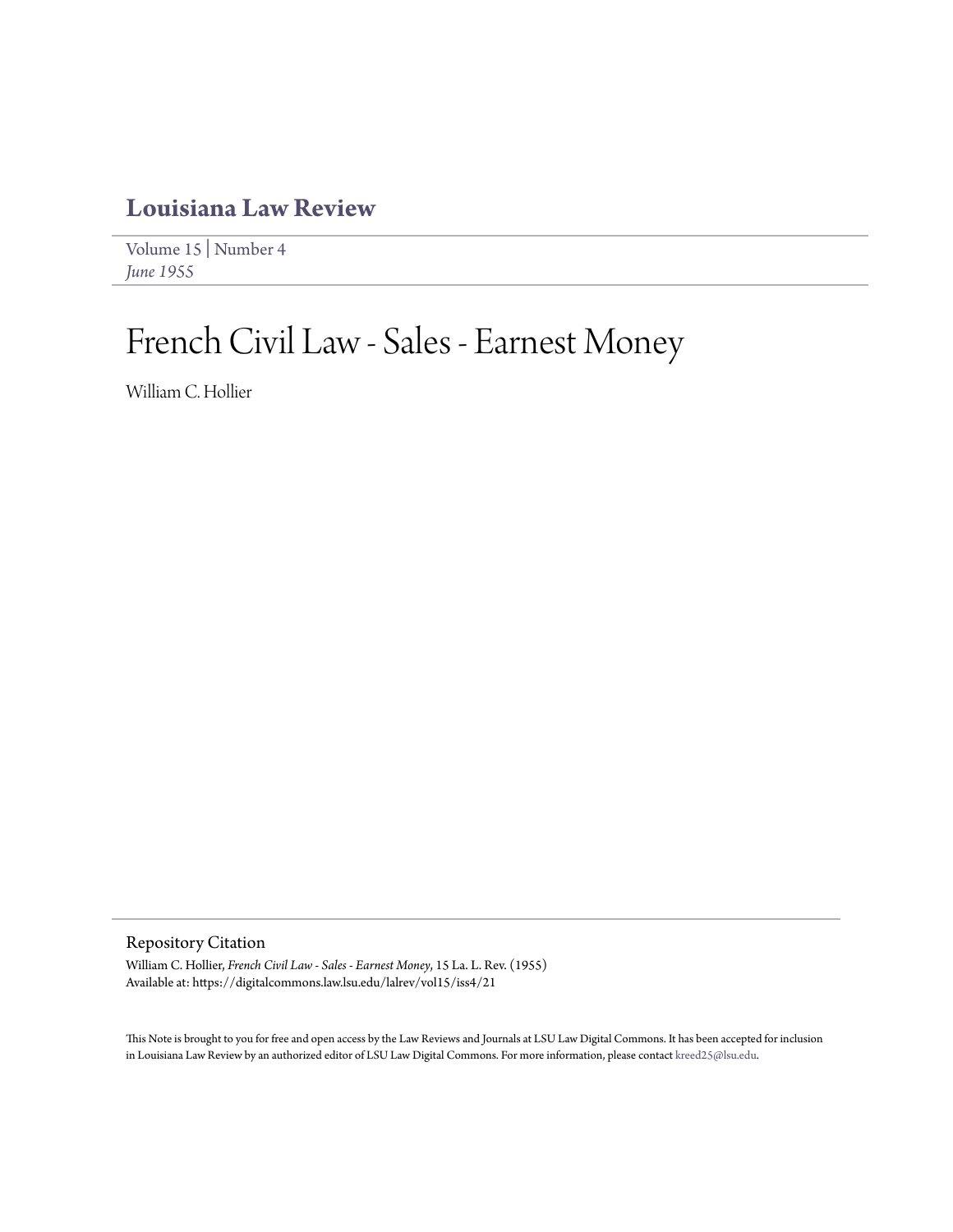Louisiana law to an English court.20 Thus, on the basis of *Hess v. Pawloski* and the more general considerations involved in International *Shoe Co. v.* Washington, the court's conclusion that service of process on the Secretary of State in cases like this one does not offend due process of law seems reasonable.<sup>21</sup>

While there may be some disagreement as to whether or not *Pennoyer v. Neff has been abandoned*,<sup>22</sup> it is certain that service of process on the defendant within the state as a requirement of due process no longer carries the same meaning that it did when first announced. An expansion of state jurisdiction has been recognized in the decisions, especially where the defendant has been a foreign corporation. The *International Shoe* case increased this tendency.23 The instant case sanctions the statutory agent device of the *Hess* decision in an application of the *International Shoe* doctrine.

#### *John S. White, Jr.*

#### FRENCH CIVIL LAW-SALES-EARNEST MONEY

Plaintiff deposited 200,000 francs with defendant during the course of their negotiations for the sale of defendant's immovable property. Upon failure to agree on the terms of the contract, although a price of **1,000,000** francs had been agreed upon, defendant retained the deposit on the grounds that it constituted earnest money within the meaning of Code *Civil* article **1590.1** Plaintiff instituted suit to recover the deposit. He contended that article **1590** was inapplicable, because the payment had been made to secure preference over another prospective buyer and

<sup>20.</sup> The burden of proving a difference between the law of England and any foreign law is upon the party who asserts its existence. **13** HALSBURY, **LAWS OF ENGLAND** 614, **§ 685 (2d** ed. 1934); see, e.g., Smith v. Gould, The Prince George, [1842] 4 Moo. **P.C.C.** 21.

<sup>21.</sup> The defenses based on the interstate and foreign commerce clause, and the admiralty clause of the Federal Constitution were rejected summarily on authority of Western Fuel Co. v. Garcia, **257 U.S. 233 (1921);** Sher-lock v. Ailing, **93 U.S. 99 (1876);** Pueblo v. H. **E.** Moss **&** Co., **159 F.2d** 842 **(2d** Cir. 1947).

<sup>22.</sup> **23 U.S.L. WEEK 1101** (Jan. **11, 1955),** announced the case with the following headline, "Pennoyer v. Neff Overruled, Federal District Court Holds."

**<sup>23.</sup>** See Note, *The Growth of the International* Shoe *Doctrine,* **16 U. OF CHI.** L. **REV. 523** (1949).

**<sup>1.</sup>** Art. 2463, **LA.** CIVIL **CODE** of **1870** is identical. It states: "But if the promise to sell has been made with the giving of earnest, each of the contracting parties is at liberty to recede from the promise; to wit: **he** who has given the earnest, **by** forfeiting it; and he who has received it, **by** returning the double."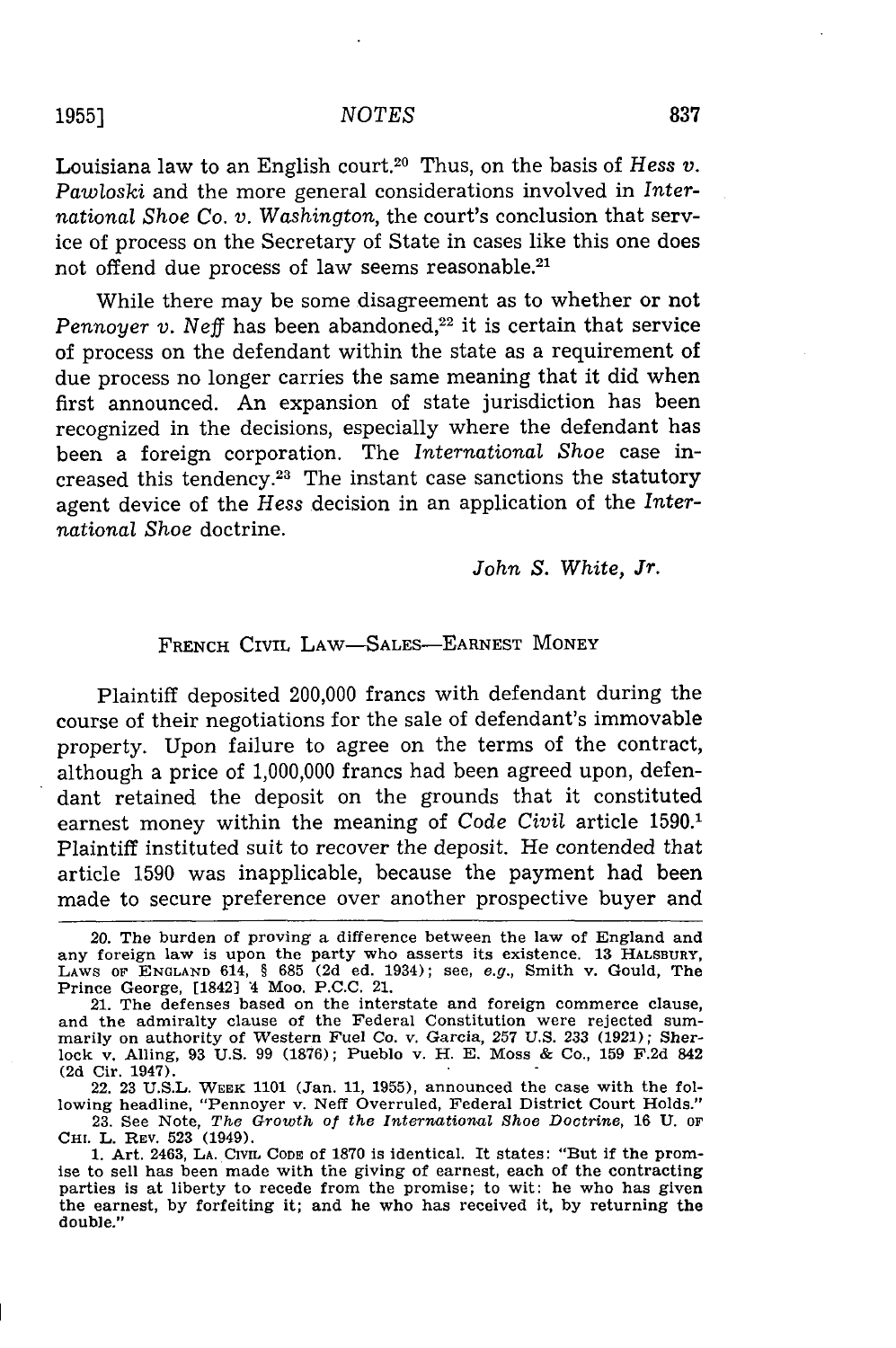[VOL. XV

hence should be treated as a payment on the price, to be returned in the event the sale was not perfected. From an adverse judgment, defendant appealed. *Held,* affirmed. Although article 1590 is applicable to preliminary negotiations, the payment was not earnest money because the parties did not intend to treat the payment as a forfeit. *Dumont v. Artztein,* Cour d'appel de Nancy, March 17, 1954 (Gazette du Palais 1954.1.311).

Although Louisiana and France have identical code articles dealing with earnest money, the application of these articles under both systems is quite different. Article 2463 of the Louisiana Civil Code provides that "if the *promise* to *sell* has been made with the giving of earnest, each of the contracting parties is at liberty to recede from his promise." (Emphasis added.) Although until 1910 article 2462 stated simply that "a promise to sell **. . .** amounts to a sale,"<sup>2</sup> the courts consistently held that a contract to sell did not transfer title and that the assimilation of a promise to sell to a sale meant only that the parties to a contract to sell are entitled to specific performance.<sup>3</sup> Therefore, the statement is found in cases involving immovable property that article 2463, dealing with earnest money, is applicable only to contracts to sell.<sup>4</sup> This is probably due to the fact that a sale of an immovable is not perfected in Louisiana until execution of an act translative of title.5 Thus, when an act translative of title is executed the executory contract to sell becomes a perfected sale and forfeiture of a deposit in the event of non-execution of the'contract is no longer possible. However, in transactions involving movables, the sale is perfect as soon as there exists an agreement on the object and the price, although the price has not been paid, nor delivery made." Thus, if the rule found in cases involving immovables, that earnest money is applicable only to contracts to sell, is applied to agreements concerning movables, a deposit accompanying an agreement for the sale of a particular movable at an agreed price could not constitute earnest money, because the

**<sup>2.</sup> In 1910,** article 2462 **was** amended to read as follows: **"A** promise to sell . . . so far amounts to a sale, as to give either party the right to enforce

specific performance of same." La. Acts 1910, No. 249, p. 417.<br>3. Capo v. Bugdahl, 117 La. 992, 42 So. 478 (1906); Girault v. Feucht, 117<br>La. 276, 41 So. 572 (1906); Peck v. Bemiss, 10 La. Ann. 160 (1855); McDonald v. Aubert, **17 La.** 448 **(1841).**

<sup>4.</sup> McCain v. Hicks, 150 La. 43, 90 So. 506 (1921); Smith v. Hussey, 119 La. 32, 43 So. 902 (1907); Capo v. Bugdahl, 117 La. 992, 42 So. 478 (1906).<br>5. Art. 2275, La. Civil Cops of 1870. See also Hebert, The Function of

*Earnest Money in the Civil Law of Sales,* **11 LOYOLA L.J.** 121, **137 (1930) and** cases cited therein.

**<sup>6.</sup>** Art. 2456, **LA. CIvIL CODE** of **1870.**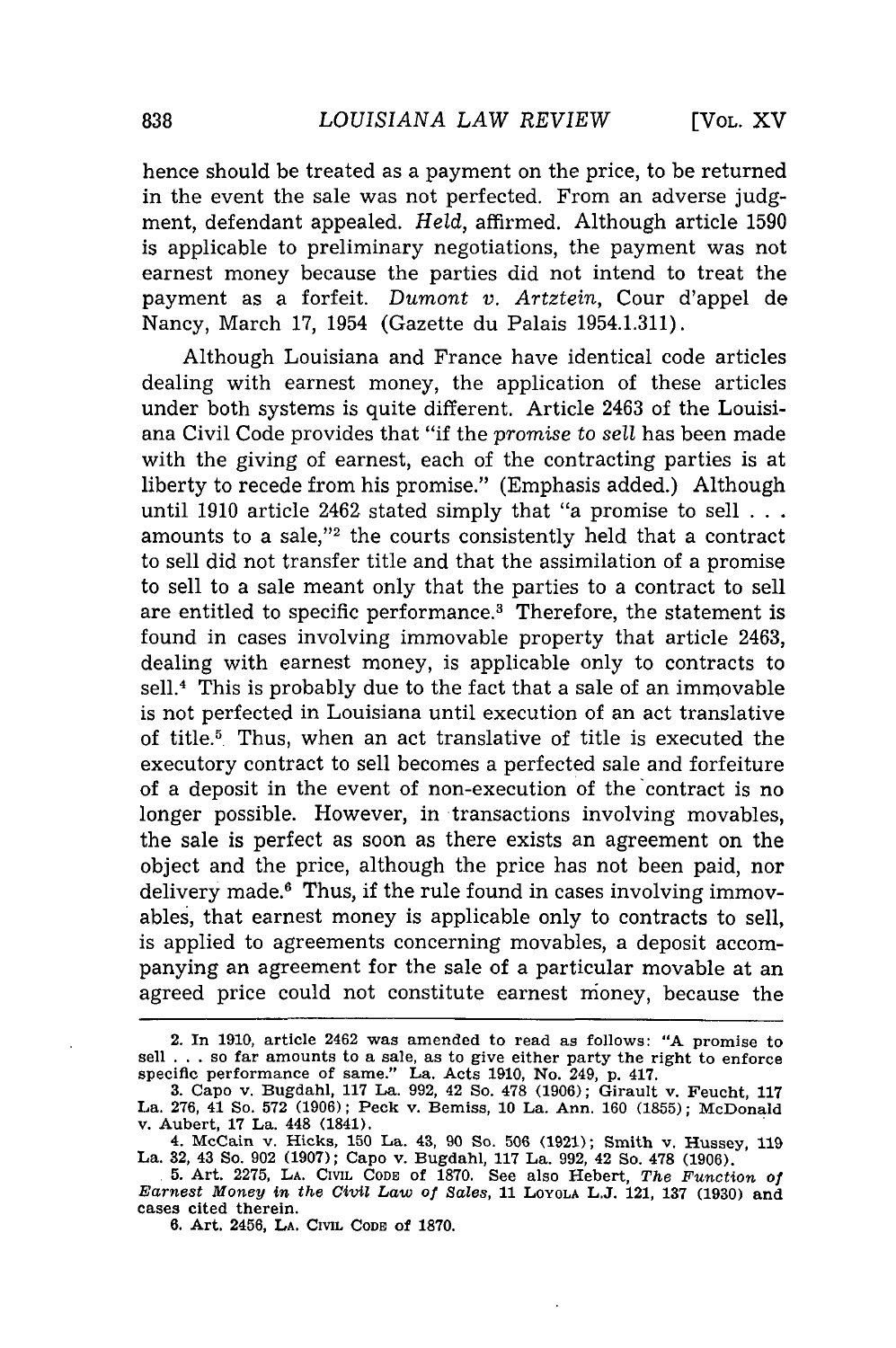agreement was a perfected sale. This would tend toward restricting the application of earnest money to transactions involving immovable property. However, there are no decisions adopting the view that, with respect to movables, earnest money is applicable only to contracts to sell. Even after it is found that the nature of the contract permits the application of article 2463, there is the additional problem of determining whether a deposit accompanying that contract constitutes earnest money. Louisiana courts presume that all such deposits are intended as forfeits,<sup>7</sup> except where there is positive proof to the contrary.8 For instance, deposits have been held to be earnest money, even though the agreement stated that the payment had been made "on account of the purchase"<sup>9</sup> or "to bind my purchase."<sup>10</sup> Similarly, a payment of "10 per cent. of the purchase price" included in an offer to purchase immovable property was held to be earnest money.<sup>11</sup>

In France, the well-settled view is that article 1590, dealing with earnest money, is applicable to unexecuted sales as well as promises to sell.12 This is a consequence of the provision in arti-

7. Livingston v. Southport Mill, 173 La. 120, 136 So. 289 (1931); Buckman v. Stafford, Derbes & Roy, 167 La. 540, 119 So. 701 (1929); Capo v. Bugdahl, 117 La. 992, 42 So. 478 (1906); Yates v. Batteford, 19 La. App. 374, 139 So. 37 (1932). For a short time, the court departed from this position in the cases of Nosacka v. McKenzie, 127 La. 1063, 54 So. 351 (1911) and Provenzano v. Glaesser, 122 La. 378, 385, 47 So. 688, 690 (1908), in which the court held that the words "ten per cent . **.** . on account of the purchase price" indicated that the parties did not intend that the deposit be considered as earnest money. But this view was expressly overruled in the case of Maloney v. Aschaffenburg, 143 La. 509, 78 So. 761 (1918). See also Hebert, *The Function of Earnest Money in the Civil Law of Sales,* 11 LOYOLA L.J. 121, 138-141 (1930).

8. If the agreement contains language clearly indicating that forfeit was<br>not intended, the deposit is treated as a payment on the price, entitling the<br>parties to specific performance. Moresi v. Burleigh, 170 La. 270, 273, 624, 625 (1930) (agreement stated: "it is agreed that the amount given . . . is not earnest money, but shall form part of the price. . . ."); Wright v. Derbes 168 La. 335, 122 So. 57 (1929) (promissory note given in lieu of second mort-gage with understanding that as soon as mortgage was executed, notes would be returned); Jacobs v. Freyhan, 156 La. 585, 587, 100 So. 726, 727 (1924) (agreement stated that the deposit "is not to be considered as earnest money, the parties hereto reserving the right to demand specific performance."). 9. Legier v. Braughn, 123 La. 463, 465, 49 So. 22 (1909).

10. Smith v. Hussey, 119 La. 32, 33, 43 So. 902, 903 (1907).

11. Maloney v. Aschaffenburg, 143 La. 509, 511, 78 So. 761 (1918).

12. Although **CODE** CIVIL art. 1590 speaks only of promises to sell, its rule concerning *arrhes,* or earnest money, is equally applicable to unexecuted sales, because of the assimilation made in article 1589 of a promise to sell to a sale. 5 Aubry et Rau, Droit civil français n<sup>o</sup> 349, n. 36 (5th ed. 1907); 2<br>Baudry-Lacantinerie, Précis de droit civil n<sup>o</sup> 744 (13th ed. 1925); 2 Colin et CAPITANT, COURS ÉLÉMENTAIRE DE DROIT CIVIL FRANÇAIS n<sup>os</sup> 831, 834 (10th ed. 1953); 2 **PLANIOL ET** RIPERT, TRAIT2 **ftL]MENTAIRE DE** DROIT **CIVIL** no 2434, n. 2 (3d ed. 1949). Contra, 6 MARCADÉ, EXPLICATION DU CODE CIVIL 172, 173 (1875); 1 POTHIER, TREAT-**ISE ON CONTRACTS** 479 (Cushing's transl. 1839).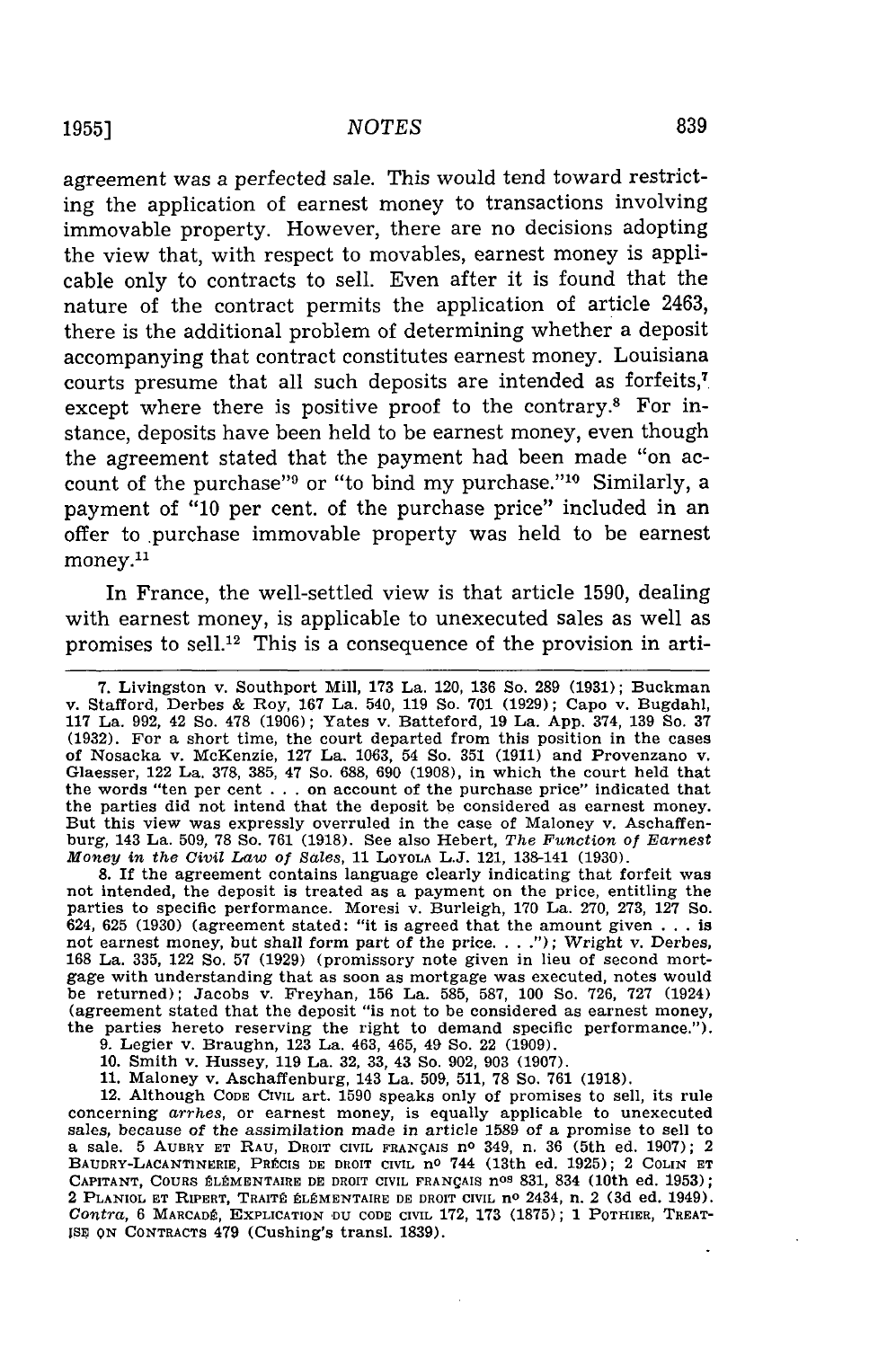cle 1589 that *la promesse de vente vaut vente,"'13* which is considered by the modern commentators as a complete assimilation of a promise to sell to a sale.14 The instant case states that, in France, earnest money is also applicable to preliminary negotiations. The difference between Louisiana and French law on the subject of earnest money extends even further. In France, despite the presumption that a deposit is intended as a forfeit,<sup>15</sup> the question of whether the deposit constitutes earnest money essentially depends upon the intentions of the parties as evidenced by the surrounding circumstances.16 Thus, depending upon the intentions of the parties, a deposit accompanying negotiations, a promise to sell, or a contract of sale may constitute (1) a forfeit under article 1590 in which case the parties will have the privilege of withdrawal or (2) proof of the contract, or (3) a partial payment on the price." In finding the intentions of the parties, the French courts rely on the circumstances surrounding the transaction. Thus, in the instant case, although there was no written evidence of the parties' intentions, the court found that the substantial amount of the deposit<sup>18</sup> and the previous offer by the other prospective buyer indicated that the parties did not consider the payment as a forfeit, but as a payment on the price. The more flexible French system does not impart the degree of certainty in the law of immovable property which the Louisiana jurisprudence has produced. On the other hand, the Louisiana approach of viewing all deposits accompanying contracts to sell

17. 10 PLANIOL ET RIPERT, TRAITÉ PRATIQUE DE DROIT CIVIL FRANÇAIS nº 209 (1932).

18. Although the distinction between earnest money and a payment on the price depends upon the intentions of the parties, a substantial deposit is a factor which is generally considered when determining whether the payment was on the price or earnest'money. **17 BAUDRY-LANCANTINERIE ET SAIGNET,** TRAITÉ THÉORIQUE ET PRATIQUE DE DROIT CIVIL nº 85 (2d ed. 1900); 6 MARCADÉ, EX-**PLICATION DU CODE** CIVIL 181 (1875); 2 PLANIOL **ET** RIPERT, TRAITI **ILI** MENTAIRS **DI DROIT CIVIL** no 2434 (3d ed. 1949).

**<sup>13.</sup> CODE CIVIL** art. **1589,**

<sup>14.</sup> **See** note 12 supra. **15. 10 PLANIOL ET** RiPERT, TRAIT9 **PRATIQUE DE DROIT CIVIL** FRANgAIS **no** 209, n. **<sup>3</sup>** (1932).

**<sup>16.</sup>** 2 BAUDRY-LACANTINERIE, **PRCTS DE** DROIT **CIVIL no** 745 (13th ed. 1925); 6 MARCADO, **EXPLICATION DU CODE** CIVIL 181 (1875); **2** PLANIOL ET **RIPERT,** TRAIT9 tL9MENTAIRE **DE** DROIT CIVIL **no 2434** (3d ed. 1949). In discussing whether article 1590 was a rigid rule to be applied in all cases, **Marcad6** stated: "[Ilt is a question of intention of the parties . . . a question of fact that the judge ought to decide in each **case, by** the custom of the locality, **by** the importance of the earnest money compared to the price of the thing, **by** the habits of the parties .**. .** .It is **by** this means and as a question of **fact,** that he will determine whether the sum remitted has been intended as forfeit, or by in dication to the contrary, as proof of the contract, or as a payment on the price **.... ."** (Author's translation.)